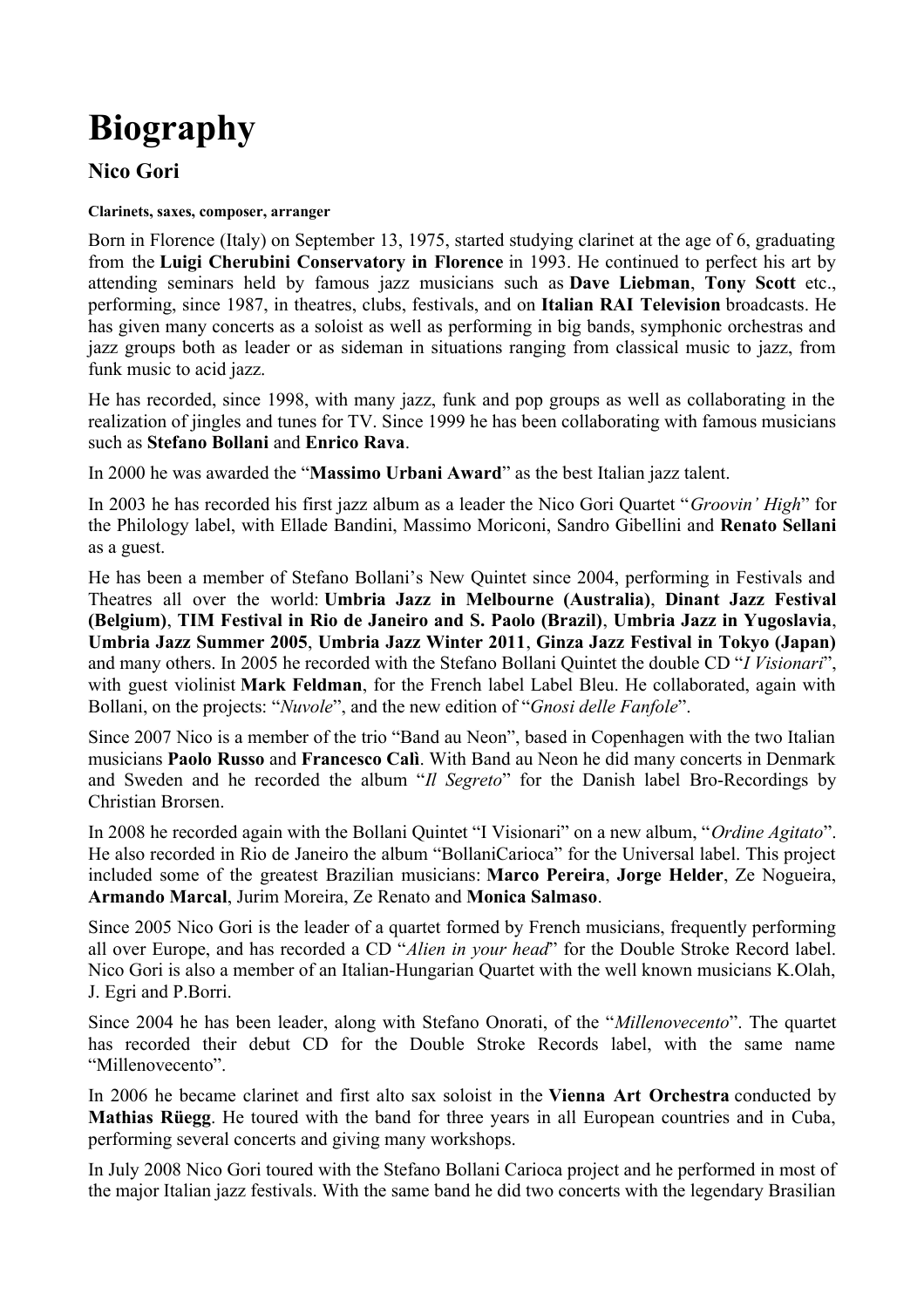vocalist **Caetano Veloso** as a guest at **Umbria Jazz** and at the **Cagliari Jazz Festival**.

Since 2009 Nico Gori started collaborating with two American legends of jazz, trumpeter **Tom Harrell** and pianist **Fred Hersch**. He recorded the album "*Shadows*" with his quartet featuring Tom Harrell, released for Universal Music. With the duo project with Fred Hersch, they have performed all over Europe and in **New York**'s best venues, like **Caramoor Jazz Festival**, **Kitano Jazz Club** and **The Falcon**. They have released on March 2012 their first CD "*Da Vinci*" for the French label "BEEJAZZ" for Europe and NAXOS for U.S.A. and Canada. Nico Gori and Fred Hersch recently toured for the presentation of the album "*Da Vinci*". They performed at the prestigious and historic **Montmartre jazz club** i n **Copenhagen** and at the **Sunset/Sunside** in **Paris**.

In 2013 Nico Gori moved to Copenhagen, Denmark, where is playing many concerts with the greatest danish musicians like **Ole Kock Hansen, Jesper Bodilsen, Morten Lund, Jacob Christoffersen, Simon Spang Hensen, Jacob Fischer, Jesper Lundgaard, Thomas Clausen.** He is also doing concerts all over Denmark with Band Au Neon together with wonderful italian musicians **Paolo Russo** and **Francesco Calì**, both living in Copenhagen.

Since February 2015 he moved back to Italy where he recorded the new album of his own compositions **"Il Gioco dei Contrasti"**, leading the quartet with Alessandro Lanzoni, Gabriele Evangelista and Stefano Tamborrino. The album was released in March 2015 attached to the prestigious italian magazine **Musica Jazz**. It marks the beginning of a long series of concerts of in Italian jazz festivals including **Vicenza Jazz Festival**, **Serravalle Jazz Festival** with guest **Flavio Boltro**, **Massarosa** and **Giotto Jazz Jazz Festival**.

In the summer of 2015 Nico Gori built up, together with the Pisa Jazz Association and Francesco Mariotti, a new project called **"Nico Gori Swing 10tet"**. It is a "small band" composed of 10 musicians that offers a swing repertoire between original songs and arrangements of the leader, referring to the dance nights of America of the '30s and' 40s. The tentet has three records: **"Dancing Swing Party"** (Exwide 2016), **"Swingin 'Hips"** (Saifam Group 2018), **"The tentet is coming to town"** (Saifam Group 2018) and multiple performances in festivals and shows in Italy. The group boasts in fact important collaborations with the likes of **Renzo Arbore, Stefano Bollani, Rossana Casale, Fabrizio Bosso** and **Drusilla Foer,** with whom he has recorded and performed in some of the most prestigious Italian jazz festivals including **Umbria Jazz, Ancona Jazz** and **Ravenna Jazz.**

In 2016 Nico Gori released a new album in quartet with the **"Sea Side Quartet"** with **Piero Frassi** on the piano, **Nino Pellegrini** on double bass and **Vladimiro Carboni** on drums. This is a double album produced by **Philology** titled **Opposites**, or two diametrically opposed discs. The first one is entirely dedicated to ballads, to slow but rhythm songs; the second one is composed of fast and energetic pieces, without forgetting the melodic aspect.

From 2015 he also resumes the collaboration with **Stefano Bollani** recording the album **"Napoli Trip"** (Universal) and completing two Italian tours and multiple concerts abroad with the quartet composed by **Daniele Sepe** and **Bernardo Guerra**. On the occasion of the recording and the first tour of the Naples Trip disc, Nico Gori also has the opportunity to perform with two exceptional drummers such as **Manù Katchè** and **Jim Black**.

[fusion\_title size="3" content\_align="left" style\_type="single solid" sep\_color="" margin\_top="" margin\_bottom="" class="" id=""]TEACHING EXPERIENCES[/fusion\_title]

Since 2000 Nico Gori is active in the field of education, teaching all over Italy: at **New York University in Florence**, at the **La Spezia Conservatory of Music**, at the **University of Siena Jazz** and at the **Rovigo Conservatory of Music.**

In 2003 he was invited to hold a seminar and three concerts in the **Washington University in St. Louis, U.S.A.**, performing with American artists including **Dave Weckl** and **Tom Kennedy**.

In March 2004 he held several seminars and concerts in Turkey with his own quartet for the **Italian**